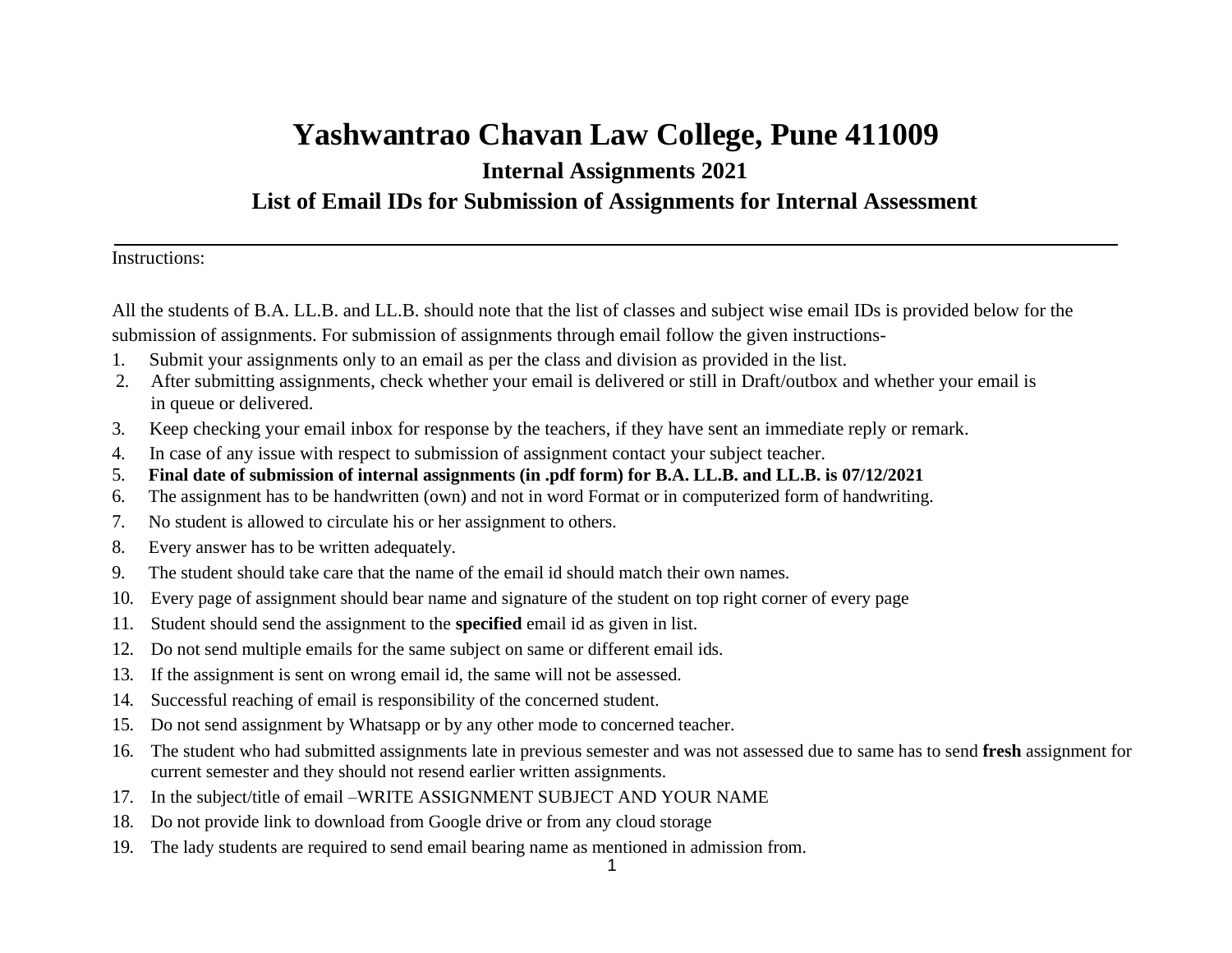- 20. **LATE SUBMISSION OF ASSIGNMENTS WILL NOT BE ASSESSED which will be sole responsibility of the concerned student**
- 21. The cover page of the PDF should contain your name, name of the subject, class, division and admission year. If the student is repeating a paper or appearing for equivalence, then he should include the word **repeater or equivalence**.

-Sd-

Principal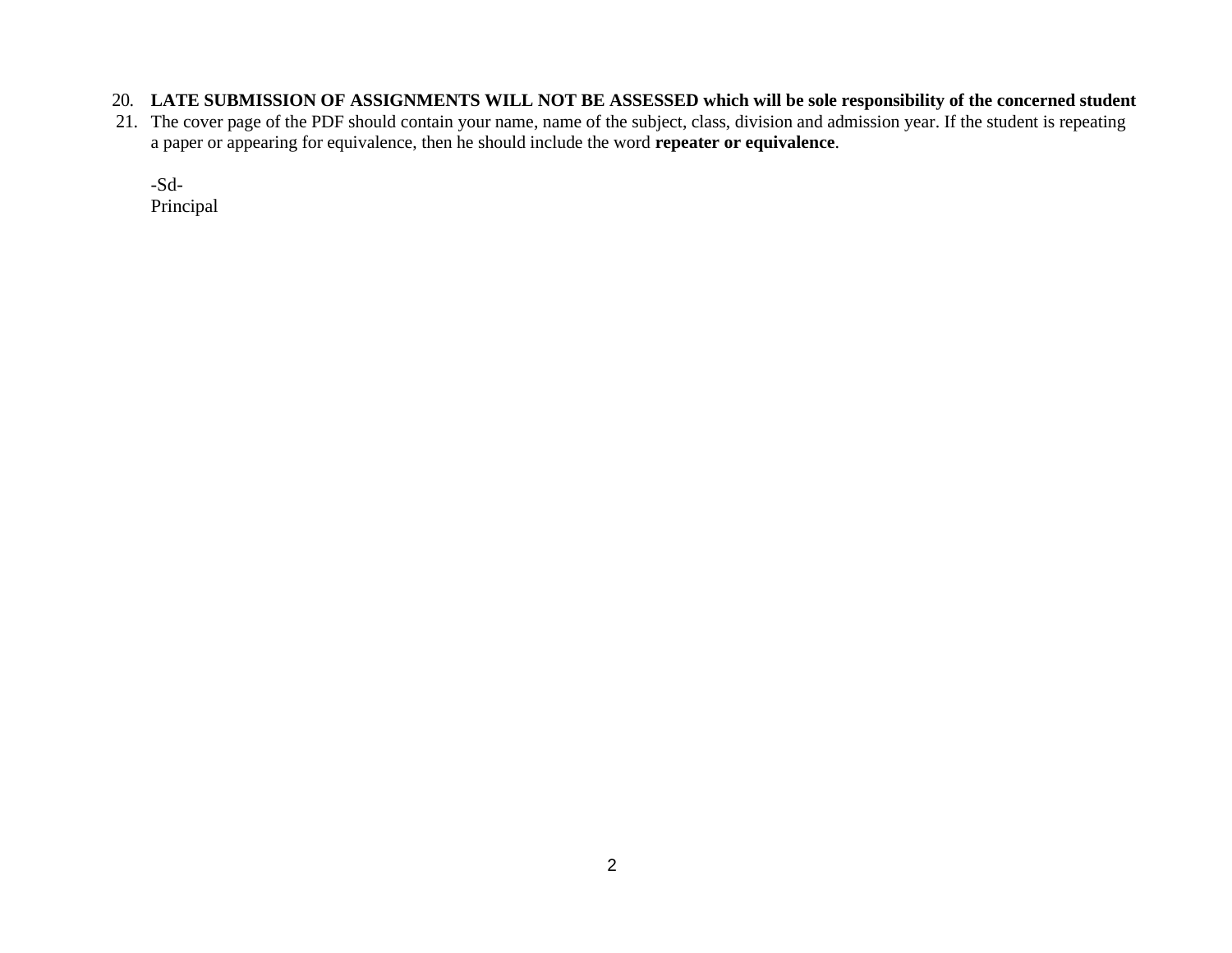## **1. Second Year B.A. LL.B. : Semester III**

| <b>Subject</b> | <b>Subject</b>                          | <b>Teacher</b> | <b>Email Id</b>               |
|----------------|-----------------------------------------|----------------|-------------------------------|
| Code           |                                         |                |                               |
| CE 0301        | Legal Language and Legal Reasoning      | Ravindra Patil | lawnlitmockedcorona@gmail.com |
| <b>BA 0302</b> | Public Policy and Public Administration | Rahul Nikale   | polscience.yclc@gmail.com     |
| <b>BA 0303</b> | Theories of Development and Indian      | Payal Pawar    | payalofficial777@gmail.com    |
|                | Economy                                 |                |                               |
| <b>BA 0304</b> | Society in India                        | Sadika Beri    | socio.llb.ycl@gmail.com       |

#### **Semester IV**

| <b>Subject</b><br>Code | <b>Subject</b>                 | <b>Teacher</b> | <b>Email Id</b>               |
|------------------------|--------------------------------|----------------|-------------------------------|
| CE 0401                | Law and Literature             | Ravindra Patil | lawnlitmockedcorona@gmail.com |
| <b>BA 0402</b>         | <b>International Relations</b> | Rahul Nikale   | polscience.yclc@gmail.com     |
| <b>BA 0403</b>         | Law and Economics              | Payal Pawar    | payalofficial777@gmail.com    |
| <b>BA 0404</b>         | Social Research Methods        | Sadika Beri    | socio.llb.ycl@gmail.com       |

## **2. Third Year B.A. LL.B., Semester V**

| <b>Subject</b> | <b>Subject</b>                   | <b>Teacher</b>                      |       | <b>Teacher</b>                      |       |
|----------------|----------------------------------|-------------------------------------|-------|-------------------------------------|-------|
| Code           |                                  | <b>Email Id</b>                     | Div A | <b>Email Id</b>                     | Div B |
| LC 0501        | Legal and Constitutional History |                                     |       | Sirsat Sanjay                       |       |
|                |                                  |                                     |       | ss.ballb.yclc2021@gmail.com         |       |
| LC 0502        | Family Law I                     | Shirlekar Madhuri                   |       |                                     |       |
|                |                                  | $ballb3 family 1. yellow@gmail.com$ |       |                                     |       |
| LC 0503        | Law of Contract I                | <b>Bibave Rahul</b>                 |       | Prin. Dr. Gholap                    |       |
|                |                                  | $control$ ball $\&$ gmail.com       |       | contract1ballb3@gmail.com           |       |
| LC 0504        | Law of Crimes                    | Wanare M M                          |       |                                     |       |
|                |                                  | ballb3ipc.yclawcollege@gmail.com    |       |                                     |       |
| LO 0505        | (a) Health and Food Law          | Sirsat Sanjay                       |       |                                     |       |
|                |                                  |                                     |       | ss.ballboptional.yclc2021@gmail.com |       |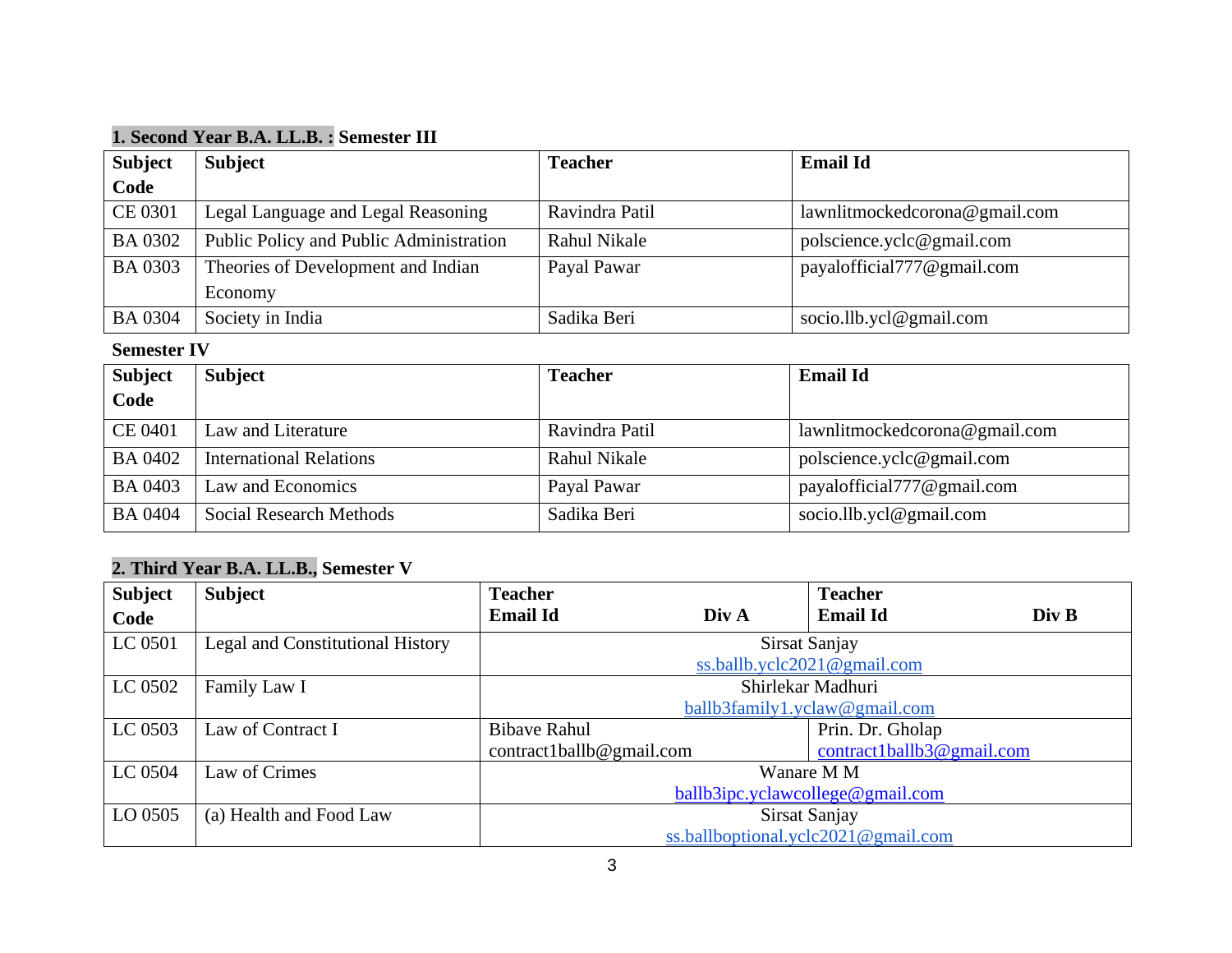| LO 0506 | (b) Equity and Trust Law           | Shirlekar Madhuri              | Jedhe Rucha                             |
|---------|------------------------------------|--------------------------------|-----------------------------------------|
|         |                                    | $ballb3$ trust.yclaw@gmail.com | yclc.trustandequity@gmail.com           |
| LO 0507 | (c) Criminal Psychology            | Wanare Manoj                   |                                         |
|         | and Criminal Sociology             |                                | ballb3psychology.yclawcollege@gmail.com |
| LO 0508 | (d) Agricultural Marketing Law     | Chalwadi Nitin                 |                                         |
|         |                                    |                                | int.assignt@gmail.com                   |
| LO 0509 | (e) Intellectual Property Rights I |                                | Wakade Ravindra                         |
|         |                                    |                                | ballb3ipr1@gmail.com                    |

#### **Semester VI**

| <b>Subject</b> | <b>Subject</b>              | <b>Teacher A Division Email Ids</b>   | <b>Teacher B Division Email Id</b> |  |  |
|----------------|-----------------------------|---------------------------------------|------------------------------------|--|--|
| Code           |                             |                                       |                                    |  |  |
| LC 0601        | <b>Constitutional Law I</b> | Sirsat Sanjay                         |                                    |  |  |
|                |                             | ss.ballb.yclc2021@gmail.com           |                                    |  |  |
| LC 0602        | Family Law II               | Shirlekar Madhuri                     |                                    |  |  |
|                |                             | ballb3family2.yclc@gmail.com          |                                    |  |  |
| LC 0603        | Law of Contract II          | Sirsat Sanjay                         |                                    |  |  |
|                |                             | ss.ballb.yclc2021@gmail.com           |                                    |  |  |
| LC 0604        | <b>Tort and Consumer</b>    | Jadhav V V                            | <b>B</b> Division                  |  |  |
|                | <b>Protection Law</b>       | tortsballb3.yclawcollege@gmail.com    | Sirsat Sanjay                      |  |  |
|                |                             |                                       | ss.ballb.yclc2021@gmail.com        |  |  |
| LO 0605        | (a) Media and Law           | Sirsat Sanjay                         |                                    |  |  |
|                |                             | ss.ballboptional.yclc2021@gmail.com   |                                    |  |  |
| LO 0606        | (b) Banking and             | Nitin Chalwadi                        |                                    |  |  |
|                | <b>Insurance Law</b>        | int.assignt@gmail.com                 |                                    |  |  |
| LO 0607        | (c) Penology and            | Wanare Manoj                          |                                    |  |  |
|                | Victimology                 | ballb3penology.yclawcollege@gmail.com |                                    |  |  |
| LO 0608        | (d) Land Acquisition        | Chalwadi Nitin                        |                                    |  |  |
|                | Law                         | int.assignt@gmail.com                 |                                    |  |  |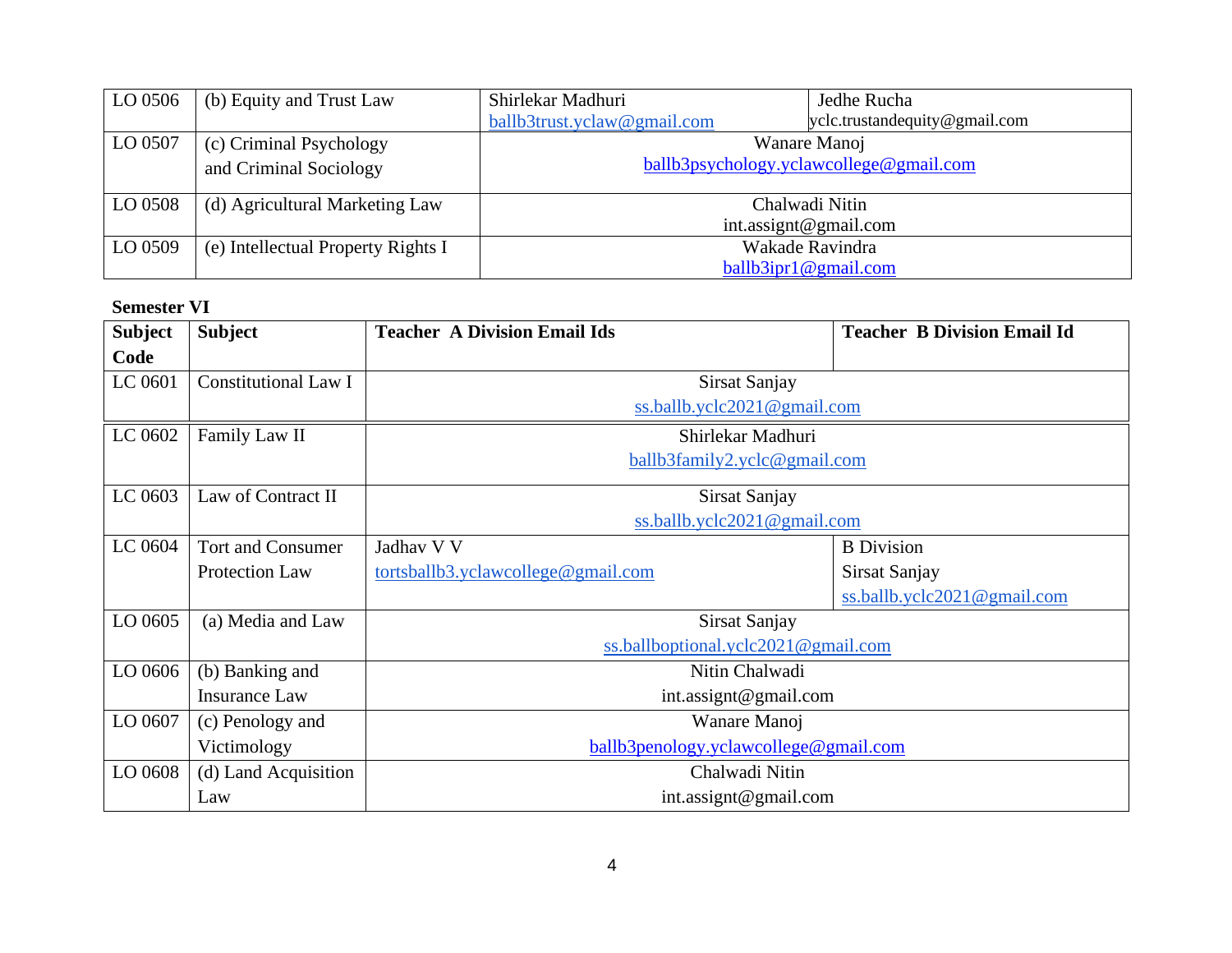| $\vert$ LO 0609 $\vert$ | $(e)$ Intellectual | Wakade Ravindra      |  |
|-------------------------|--------------------|----------------------|--|
|                         | Property Rights II | ballb3ipr2@gmail.com |  |

## **3. Fourth Year B.A. LL.B., Semester VII**

| <b>Subject</b>       | <b>Subject</b>                                                                  |                 | <b>Teacher</b>       | <b>Email ids</b> |                                            |
|----------------------|---------------------------------------------------------------------------------|-----------------|----------------------|------------------|--------------------------------------------|
| Code                 |                                                                                 |                 |                      |                  |                                            |
| LC 0701              | <b>Constitutional Law II</b>                                                    |                 | Jadhav V V           |                  | constitutedlb4.yclawcollege@gmail.com      |
| LC 0702              | Property Law and Easement                                                       |                 | Shirlekar M S        |                  | ballb4propertylaw.yclc@gmail.com           |
| LC 0703              | <b>Public International Law</b>                                                 |                 | Jadhav V V           |                  | pubilballb4.yclawcollege@gmail.com         |
| LP 0704              | Practical Training Paper I-<br>Professional Ethics and Contempt of Court<br>Law | Chalwadi Nitin  |                      |                  | int.assignt@gmail.com                      |
| LO 0705              | (a) Comparative Constitutions                                                   | Raviraj         | Dhanawade            |                  | ballb4comparativeconstitutions@outlook.com |
| LO 0706              | (b) Investment and Securities Law                                               |                 | <b>Bibave Rahul</b>  |                  | invseclawballb@gmail.com                   |
| LO 0707              | (c) Criminal Minor Acts                                                         |                 | Chavan<br>Pruthviraj |                  | ballb4criminalminoracts@gmail.com          |
| LO 0708              | (d) Cooperative Law                                                             |                 | Chalwadi Nitin       |                  | int.assignt@gmail.com                      |
| LO 0709              | (e) Private International Law                                                   | Wakade Ravindra |                      |                  | ballb4pvtintlaw@gmail.com                  |
| <b>Semester VIII</b> |                                                                                 |                 |                      |                  |                                            |
| <b>Subject</b>       | <b>Subject</b>                                                                  |                 | <b>Teacher</b>       |                  | <b>Email</b> id                            |
| Code                 |                                                                                 |                 |                      |                  |                                            |
| LC 0801              | Labour and Industrial Law                                                       |                 | Chalwadi Nitin       |                  | int.assignt@gmail.com                      |
| LC 0802              | Jurisprudence                                                                   |                 | Jadhav V V           |                  | jurisballb4.yclawcollege@gmail.com         |
| LC 0803              | Law of Evidence                                                                 |                 | <b>Bibave Rahul</b>  |                  | evidenceballb@gmail.com                    |
| LP 0804              | Practical Training Paper II - Alternate Dispute                                 |                 | Shirlekar Madhuri    |                  | llb2adr.yclaw@gmail.com                    |
|                      | <b>Resolution System</b>                                                        |                 |                      |                  |                                            |
| LO 0805              | (a) Human Rights Law and Practice                                               |                 | Sirsat Sanjay        |                  | ss.ballboptional.yclc2021@gmail.com        |
| LO 0806              | (b) Competition Law                                                             |                 | <b>Bibave R N</b>    |                  | competitionballb@gmail.com                 |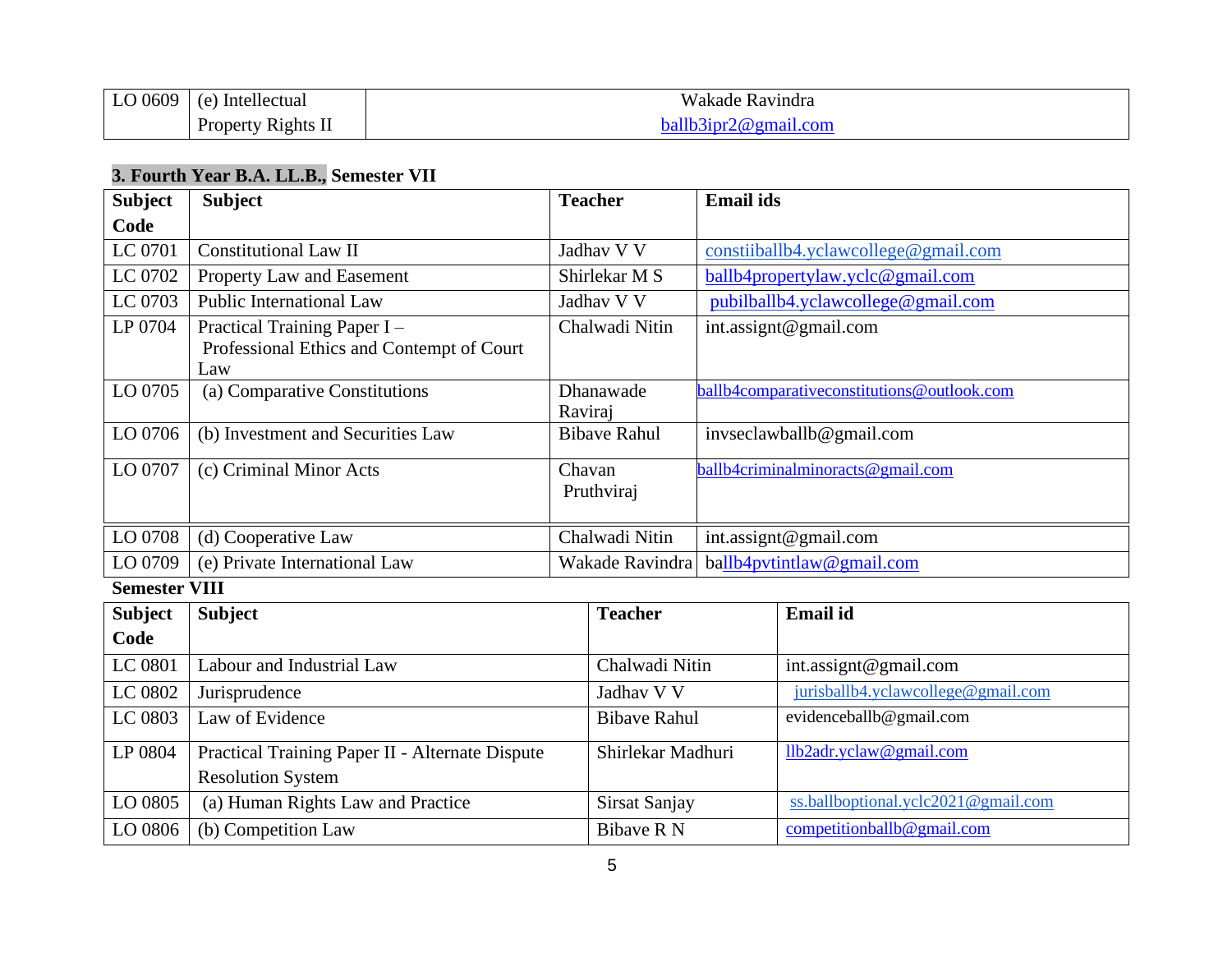| LO 0807 | (c) Vulnerable and Disadvantaged Groups and | Wanare Manoj    | ballb4vulnerable.yclawcollege@gmail.com  |
|---------|---------------------------------------------|-----------------|------------------------------------------|
|         | Criminal Law                                |                 |                                          |
|         | LO 0808 $\mid$ (d) Civil Minor Acts         | Chalwadi Nitin  | int.assignt@gmail.com                    |
| LO 0809 | (e) International Economic Law              | Wakade Ravindra | $\blacksquare$ ballb4intecolaw@gmail.com |

# **Fifth year BALLB Semester IX**

| <b>Subject Code</b> | <b>Subject</b>                                        | <b>Teacher and Email Ids</b>            |
|---------------------|-------------------------------------------------------|-----------------------------------------|
| LC 0901             | Civil Procedure Code                                  | Wakade Ravindra                         |
|                     |                                                       | ballb5cpc@gmail.com                     |
|                     |                                                       |                                         |
| LC 0902             | <b>Interpretation of Statutes</b>                     | <b>Bibave Rahul</b>                     |
|                     |                                                       | interpretationllb@gmail.com             |
| LC 0903             | <b>Environmental Law</b>                              | Sirsat Sanjay                           |
|                     |                                                       | $ss.$ Ilb.yclc2021@gmail.com            |
| LP 0904             | Practical Training Paper III - Drafting, Pleading and | Wakade Ravindra                         |
|                     | Conveyance                                            | dpcbsl5@gmail.com                       |
| LO 0905             | (a) Law on Education                                  | Sirsat Sanjay                           |
|                     |                                                       | $ss.$ Ilboptional.yclc2021@gmail.com    |
| LO 0906             | (b) Principles of Taxation Law                        | <b>Bibave Rahul</b>                     |
|                     |                                                       | $taxation principle$ sllb $@$ gmail.com |
| LO 0907             | (c) Law of Forensic Science                           | Chavan Pruthviraj                       |
|                     |                                                       | ballb5forensicscience@gmail.com         |
| LO 0908             | (d) Land Laws I                                       | Chalwadi Nitin                          |
|                     |                                                       | $llb.$ optional@gmail.com               |
| LO 0909             | (e) International Law on Air, Space and Sea           | Wakade Ravindra                         |
|                     |                                                       | ballb5intlawass@gmail.com               |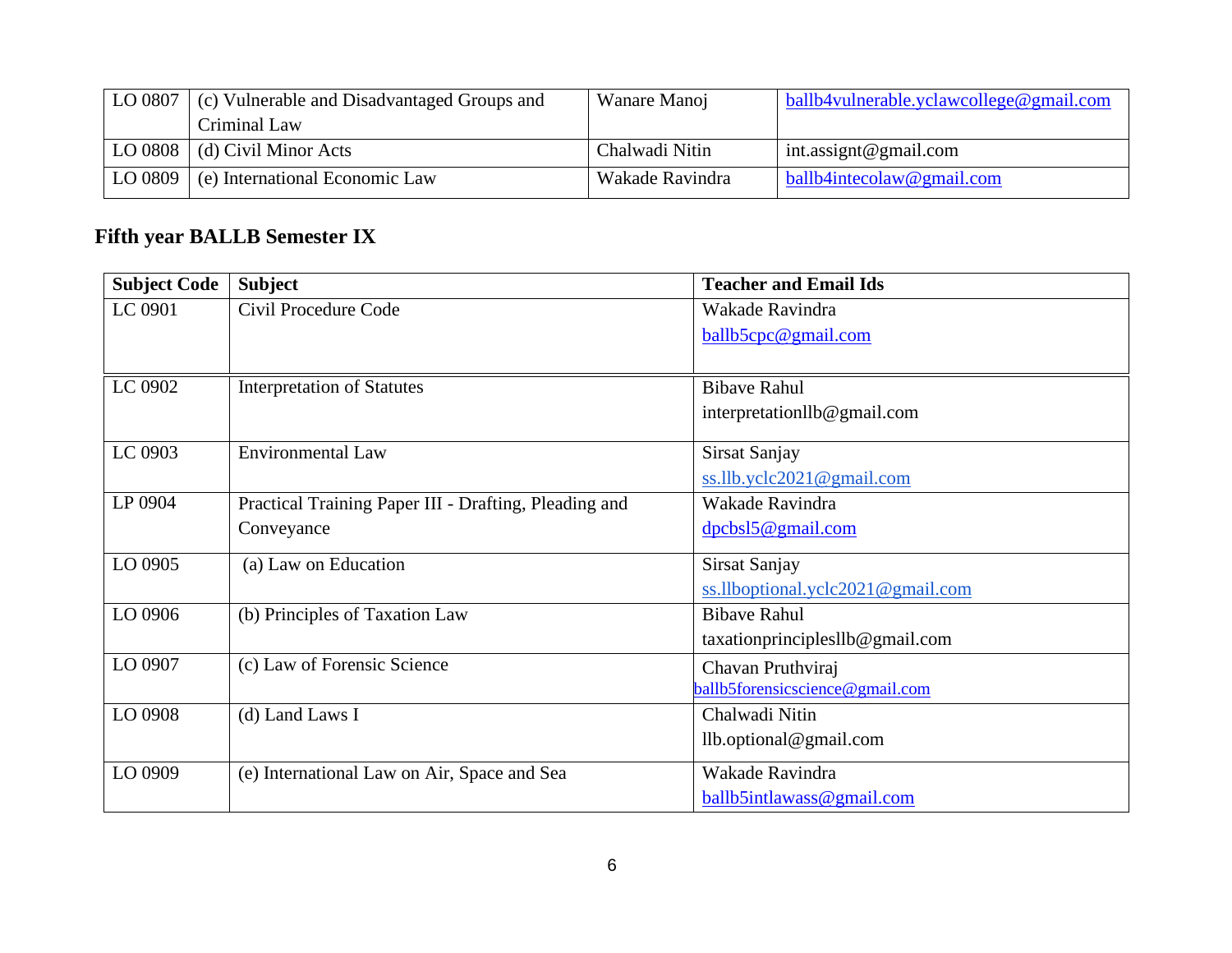# **LL.B. 3 year course**

## **Second Year LL.B. : Semester III**

| <b>Subject</b> | <b>Subject</b>                  | <b>Teacher and Email Ids</b>                                                        | <b>Teacher and email id NON-grant</b> |  |
|----------------|---------------------------------|-------------------------------------------------------------------------------------|---------------------------------------|--|
| Code           |                                 |                                                                                     |                                       |  |
| LC 0701        | <b>Constitutional Law II</b>    | Jadhav V V                                                                          | Dhanawade Raviraj                     |  |
|                |                                 | $constiillb2$ .yclawcollege@gmail.com                                               | 11b2ngconstitutionallaw2@gmail.com    |  |
| LC 0702        | Property Law and Easement       |                                                                                     | Shirlekar M.S.                        |  |
|                |                                 |                                                                                     | llb2propertylaw.yclaw@gmail.com       |  |
| LC 0703        | <b>Public International Law</b> |                                                                                     | Jadhav V V                            |  |
|                |                                 |                                                                                     | pubillib2.yclawcollege@gmail.com      |  |
| LP 0704        | Practical Training Paper I -    |                                                                                     | Chalwadi Nitin                        |  |
|                | Professional Ethics and         | llb.compulsory@gmail.com                                                            |                                       |  |
|                | Contempt of Court Law           |                                                                                     |                                       |  |
| LO 0705        | (a) Comparative                 | Dhanawade Raviraj                                                                   | Dhanawade Raviraj                     |  |
|                | Constitutions                   | Ilb2gcomparativeconstitutions@outlook.com Ilb2ngcomparativeconstitutions@outlook.co |                                       |  |
|                |                                 |                                                                                     |                                       |  |
| LO 0706        | (b) Investment and Securities   | <b>Bibave Rahul</b>                                                                 |                                       |  |
|                | Law                             | invseclawllb@gmail.com                                                              |                                       |  |
| LO 0707        | (c) Criminal Minor Acts         | Wanare Manoj                                                                        | Chavan Pruthviraj                     |  |
|                |                                 | llb2criminalminor.yclawcollege@gmail                                                | Ilb2ngcriminalminoracts@gmail.com     |  |
|                |                                 | com                                                                                 |                                       |  |
| LO 0708        | (d) Cooperative Law             | Chalwadi Nitin                                                                      |                                       |  |
|                |                                 | llb.optional@gmail.com                                                              |                                       |  |
| LO 0709        | (e) Private International Law   | Wakade Ravindra                                                                     |                                       |  |
|                |                                 | llb2pvtintlaw@gmail.com                                                             |                                       |  |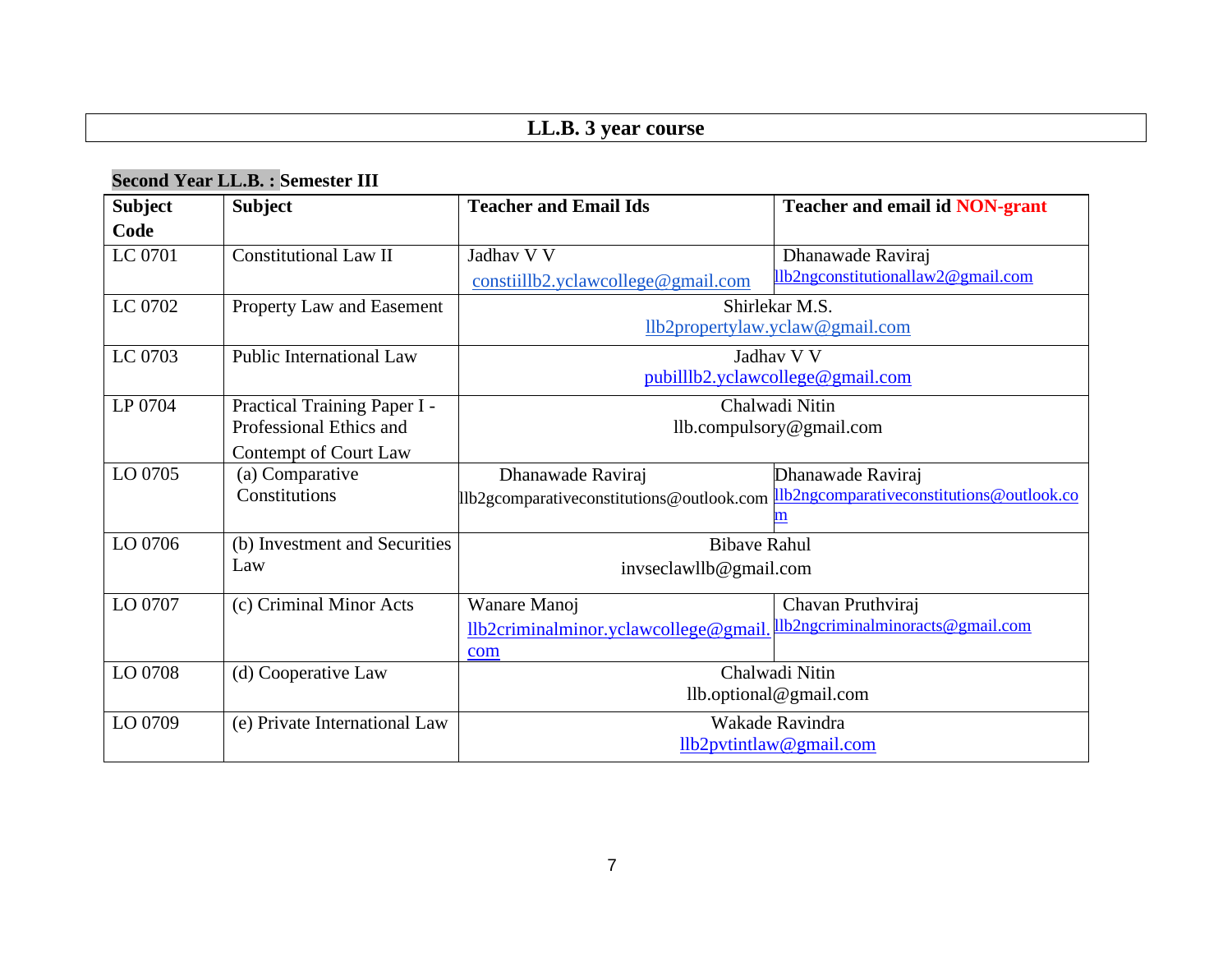#### **Semester IV**

| <b>Subject Code</b> | <b>Subject</b>                      | <b>Teacher an Email id for Aided</b>  | <b>Teacher and Email id for Non Aided</b> |  |
|---------------------|-------------------------------------|---------------------------------------|-------------------------------------------|--|
|                     |                                     | <b>Division</b>                       | <b>Division</b>                           |  |
| LC 0801             | Labour and Industrial Law           | Chalwadi Nitin                        | Jedhe Rucha                               |  |
|                     |                                     | llb.compulsory@gmail.com              | yclc.labourlawllb2ua@gmail.com            |  |
| LC 0802             | Jurisprudence                       |                                       | Jadhav V V                                |  |
|                     |                                     |                                       | llb2juris.yclawcollege@gmail.com          |  |
| LC 0803             | Law of Evidence                     |                                       | <b>Bibave Rahul</b>                       |  |
|                     |                                     |                                       | evidenceballb@gmail.com                   |  |
| LP 0804             | Practical Training Paper II -       | Shirlekar M S                         | Jedhe Rucha                               |  |
|                     | <b>Alternate Dispute Resolution</b> | llb2adr.yclaw@gmail.com               | yclc.adrllb2ua@gmail.com                  |  |
|                     | System                              |                                       |                                           |  |
| LO 0805             | (a) Human Rights Law and            | <b>Sirsat Sanjay</b>                  |                                           |  |
|                     | Practice                            | ss.llboptional.yclc2021@gmail.com     |                                           |  |
| LO 0806             | (b) Competition Law                 |                                       | Bibaye R N                                |  |
|                     |                                     | competitionllb@gmail.com              |                                           |  |
| LO 0807             | (c) Vulnerable and                  |                                       | Wanare M M                                |  |
|                     | Disadvantaged Groups and            | llb2vulnerable.yclawcollege@gmail.com |                                           |  |
|                     | Criminal Law                        |                                       |                                           |  |
| LO 0808             | (d) Civil Minor Acts                | Chalwadi Nitin                        |                                           |  |
|                     |                                     | llb.optional@gmail.com                |                                           |  |
| LO 0809             | (e) International Economic          | Wakade Ravindra                       |                                           |  |
|                     | Law                                 |                                       | llb2intecolaw@gmail.com                   |  |

## **Third Year LL.B. : Semester V**

| <b>Subject Code</b>   Subject |                      | <b>Teacher and Email Ids (grant)</b> | Teacher and Email id (non grant) |
|-------------------------------|----------------------|--------------------------------------|----------------------------------|
| LC 0901                       | Civil Procedure Code | Wakade Ravindra                      |                                  |
|                               |                      | llb3cpc@gmail.com                    |                                  |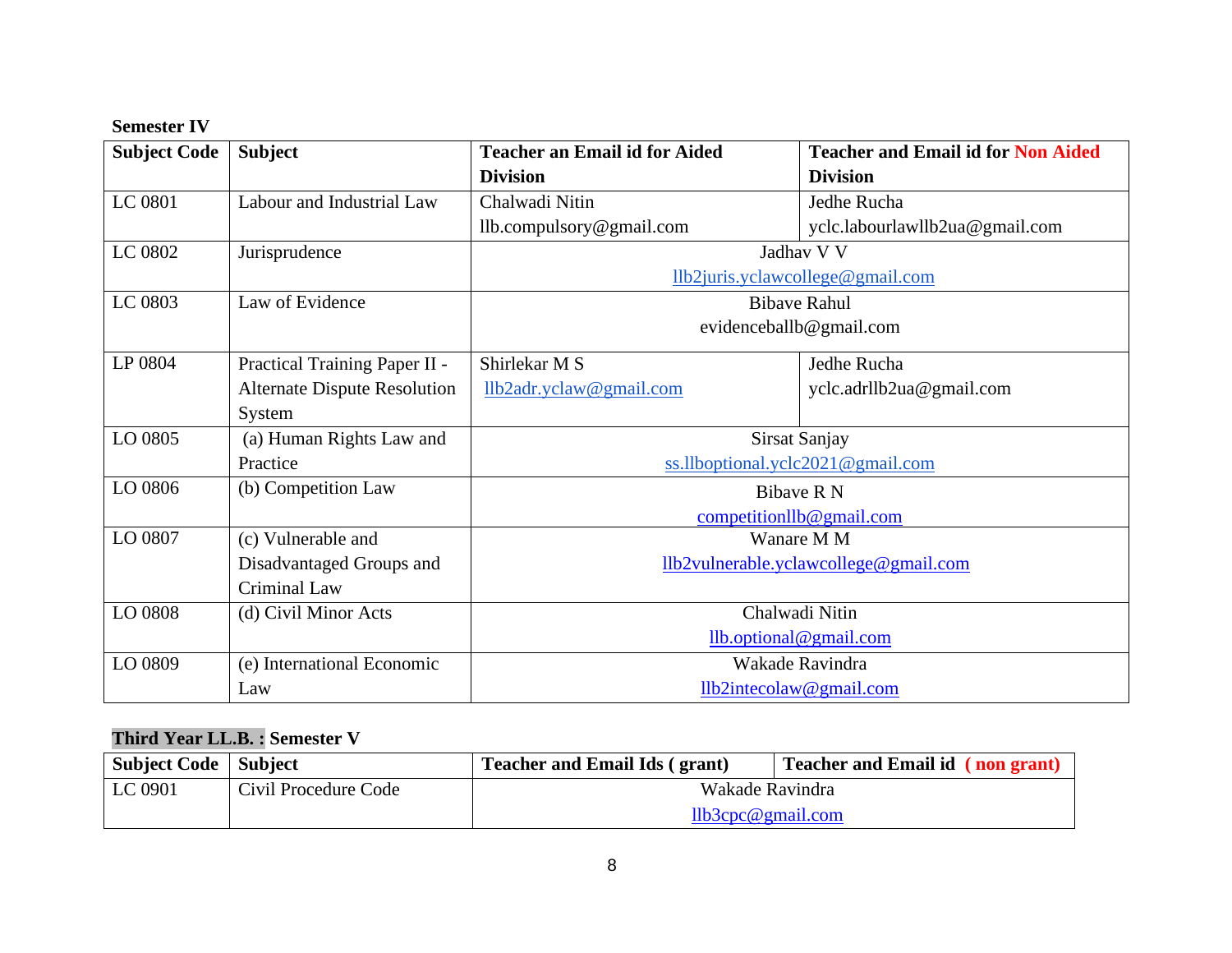| LC 0902                                     | <b>Interpretation of Statutes</b> | <b>Bibave Rahul</b>                                            | Jedhe Rucha                      |
|---------------------------------------------|-----------------------------------|----------------------------------------------------------------|----------------------------------|
|                                             |                                   | interpretationllb@gmail.com                                    | yclc.intofstatutes@gmail.com     |
|                                             |                                   |                                                                |                                  |
| LC 0903                                     | <b>Environmental Law</b>          | Sirsat Sanjay                                                  | Dhanawade Raviraj                |
|                                             |                                   | ss.llb.yclc2021@gmail.com                                      | Ilb3ngenvironmentallaw@gmail.com |
| LP 0904                                     | <b>Practical Training</b>         | Wakade Ravindra                                                | Chavan Pruthviraj                |
|                                             | Paper III - Drafting,             | $dpc$ llb3@gmail.com                                           | llb3ngdpc@gmail.com              |
|                                             | Pleading and                      |                                                                |                                  |
|                                             | Conveyance                        |                                                                |                                  |
| LO 0905                                     | (a) Law on Education              | Sirsat Sanjay                                                  |                                  |
|                                             |                                   | ss.llboptional.yclc2021@gmail.com                              |                                  |
| LO 0906                                     | (b) Principles of Taxation Law    | <b>Bibave Rahul</b><br>$taxation principle$ sllb $@$ gmail.com |                                  |
|                                             |                                   |                                                                |                                  |
| LO 0907                                     | (c) Law of Forensic Science       | Chavan Pruthviraj                                              | Chavan Pruthviraj                |
|                                             |                                   | llb3gforensicscience@gmail.com                                 | llb3ngforensicscience@gmail.com  |
| LO 0908                                     | (d) Land Laws I                   | Chalwadi Nitin                                                 |                                  |
|                                             |                                   | llb.optional@gmail.com                                         |                                  |
| LO 0909                                     | (e) International Law on Air,     | Wakade Ravindra                                                |                                  |
| Space and Sea<br>$llb3$ intlawass@gmail.com |                                   |                                                                |                                  |

#### **Semester VI**

| <b>Subject Code</b> | <b>Subject</b>                 | <b>Aided Division</b>                                | <b>Non Aided Division</b>                         |
|---------------------|--------------------------------|------------------------------------------------------|---------------------------------------------------|
| LC 1001             | <b>Criminal Procedure Code</b> | Wanare Manoj<br>llb3crpcaided.yclawcollege@gmail.com |                                                   |
| LC 1002             | <b>Administrative Law</b>      | Jadhav V V<br>llb3ad.yclawcollege@gmail.com          | Dhanawade Raviraj<br>yclc.admilawllb3ug@gmail.com |
| LC 1003             | Company Law                    | <b>Bibave Rahul</b><br>companyllb@gmail.com          | Chavan Pruthviraj<br>llb3ngcompanylaw@gmail.com   |
| LO 1005             | (a) Election Law               | Sirsat Sanjay<br>ss.llboptional.yclc2021@gmail.com   |                                                   |